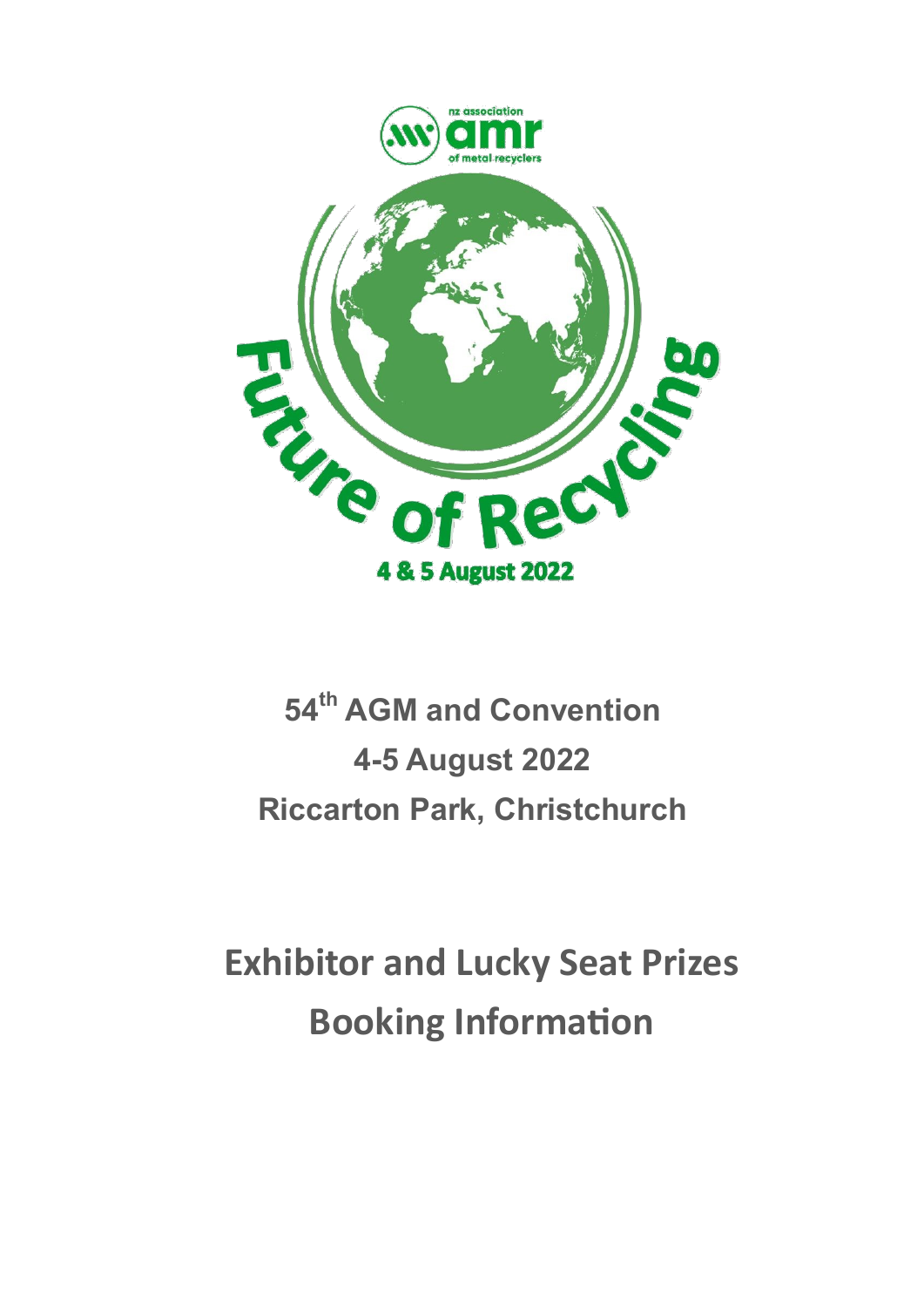#### **Nightmarch Room Exhibitor & Function Space**



There are 16 exhibitor spaces available at Convention 2022; each space consists of a large trestle table measuring 2400 mm x 760 mm and room for a pull-up banner. Each trestle table will have a table cloth cover, access to an electrical supply multi-box, and a chair for a company representative. The cost for an exhibition space is \$685 inc GST for member companies (\$925 for non-member companies). This price includes participation of ONE company representative. If additional reps are required, these will be charged as an additional delegate registration.

Exhibitors also have the option to park large vehicles and equipment outside of the Riccarton Park venue for display to delegates; there is a large parking area directly in front of the venue making it an ideal addition to your space inside the exhibition hall. A \$50 parking charge will apply to each piece of equipment booked for outdoor display.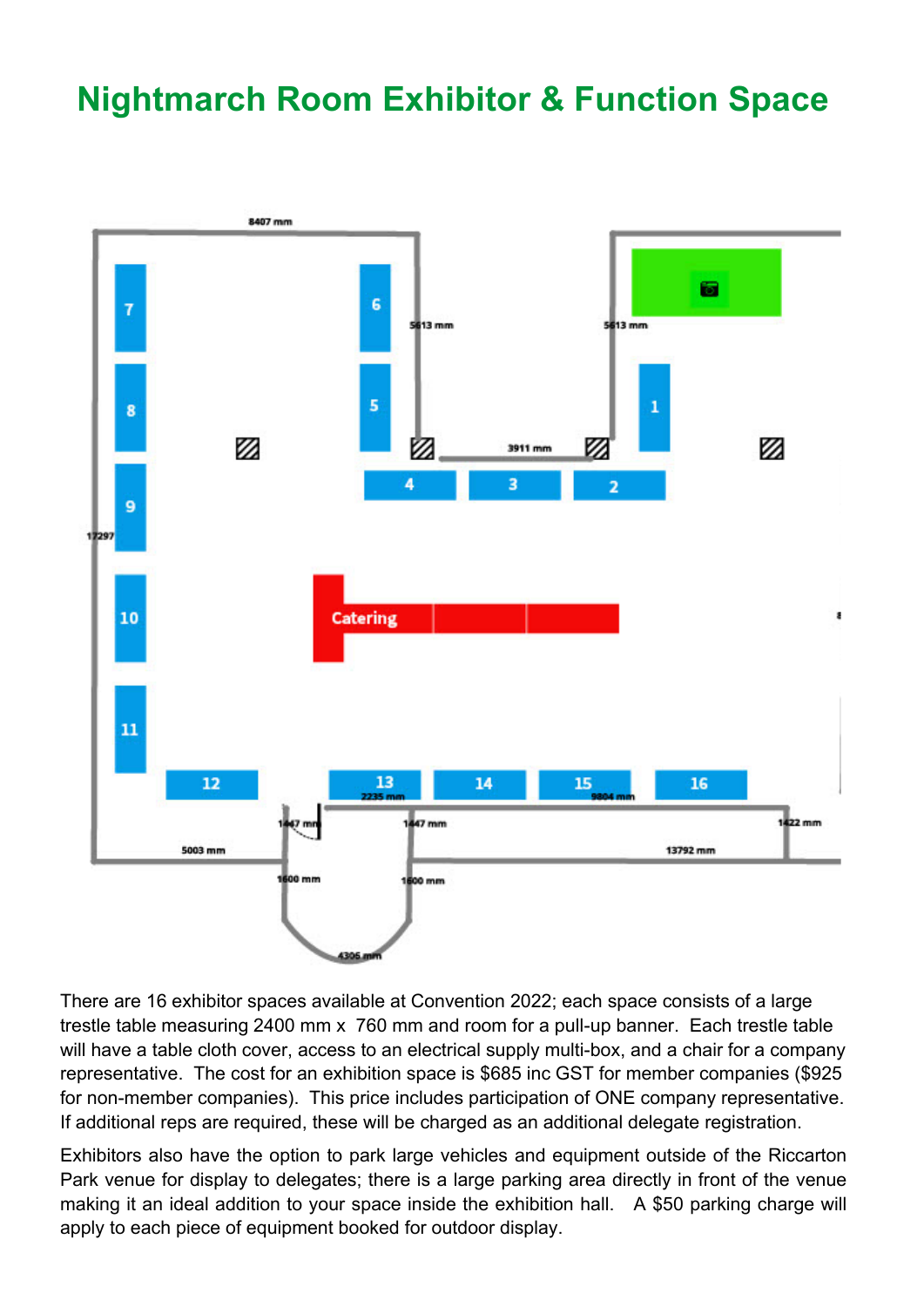### **Booking Form**

| <b>Company Name:</b>                                                                                                                                                                                                                                                                                                                                                                                                         |                                                                                                                      |  |  |
|------------------------------------------------------------------------------------------------------------------------------------------------------------------------------------------------------------------------------------------------------------------------------------------------------------------------------------------------------------------------------------------------------------------------------|----------------------------------------------------------------------------------------------------------------------|--|--|
| <b>Company Representative</b>                                                                                                                                                                                                                                                                                                                                                                                                | <u> 1989 - Johann John Stone, mars eta bainar eta bainar eta baina eta baina eta baina eta baina eta baina eta b</u> |  |  |
| <b>Best Contact Number</b>                                                                                                                                                                                                                                                                                                                                                                                                   |                                                                                                                      |  |  |
| Email                                                                                                                                                                                                                                                                                                                                                                                                                        |                                                                                                                      |  |  |
| <b>AMR Member Company?</b>                                                                                                                                                                                                                                                                                                                                                                                                   | Yes()No()                                                                                                            |  |  |
| Purchase Order number (if required)                                                                                                                                                                                                                                                                                                                                                                                          |                                                                                                                      |  |  |
| Preferred Stand Number [ <i>[11]</i> [ <i>[11]</i> [ <i>[11]</i> [ <i>[11]</i> [ <i>[11]</i> [ <i>[11]</i> [ <i>[11]</i> [ <i>[11]</i> [ <i>[11]</i> [ <i>[11]</i> [ <i>[11]</i> [ <i>[11]</i> [ <i>[11]</i> [ <i>[11]</i> [ <i>[11]</i> [ <i>[11]</i> [ <i>[11]</i> [ <i>[11]</i> [ <i>[11]</i> [ <i>[11]</i> [ <i>[11]</i> [ <i>[11]</i> [ <i>[11]</i> [ <i>[11]</i> [ <i>[11]</i>                                         |                                                                                                                      |  |  |
| Equipment for Outdoor Display (please list)                                                                                                                                                                                                                                                                                                                                                                                  |                                                                                                                      |  |  |
| $\begin{array}{c} \n\textbf{1} & \textbf{1} & \textbf{1} & \textbf{1} & \textbf{1} & \textbf{1} & \textbf{1} & \textbf{1} & \textbf{1} & \textbf{1} & \textbf{1} & \textbf{1} & \textbf{1} & \textbf{1} & \textbf{1} & \textbf{1} & \textbf{1} & \textbf{1} & \textbf{1} & \textbf{1} & \textbf{1} & \textbf{1} & \textbf{1} & \textbf{1} & \textbf{1} & \textbf{1} & \textbf{1} & \textbf{1} & \textbf{1} & \textbf{1} & \$ |                                                                                                                      |  |  |
| 2.                                                                                                                                                                                                                                                                                                                                                                                                                           |                                                                                                                      |  |  |
| 3.                                                                                                                                                                                                                                                                                                                                                                                                                           |                                                                                                                      |  |  |
| Names of Any Additional Company Representatives Attending                                                                                                                                                                                                                                                                                                                                                                    |                                                                                                                      |  |  |
| (These will be charged as additional delegate registrations)                                                                                                                                                                                                                                                                                                                                                                 |                                                                                                                      |  |  |

Exhibitors will be able to set up from 2 pm on Thursday, 4th August.

Pack down must be completed by 8:00 pm on Friday, 5th August. If the exhibitor does not pack down by the required time, they will be required to pay for any and all late charges levied by the venue.

 $\mathcal{L}_\mathcal{L} = \mathcal{L}_\mathcal{L} = \mathcal{L}_\mathcal{L} = \mathcal{L}_\mathcal{L} = \mathcal{L}_\mathcal{L} = \mathcal{L}_\mathcal{L} = \mathcal{L}_\mathcal{L} = \mathcal{L}_\mathcal{L} = \mathcal{L}_\mathcal{L} = \mathcal{L}_\mathcal{L} = \mathcal{L}_\mathcal{L} = \mathcal{L}_\mathcal{L} = \mathcal{L}_\mathcal{L} = \mathcal{L}_\mathcal{L} = \mathcal{L}_\mathcal{L} = \mathcal{L}_\mathcal{L} = \mathcal{L}_\mathcal{L}$ 

All member company representatiatives are expected to attend the AGM where lunch will be served. If an exhibitor is a non-member company, their lunch will be served in the exhibition space. The exhibitor area will otherwise be closed during the AGM proceedings.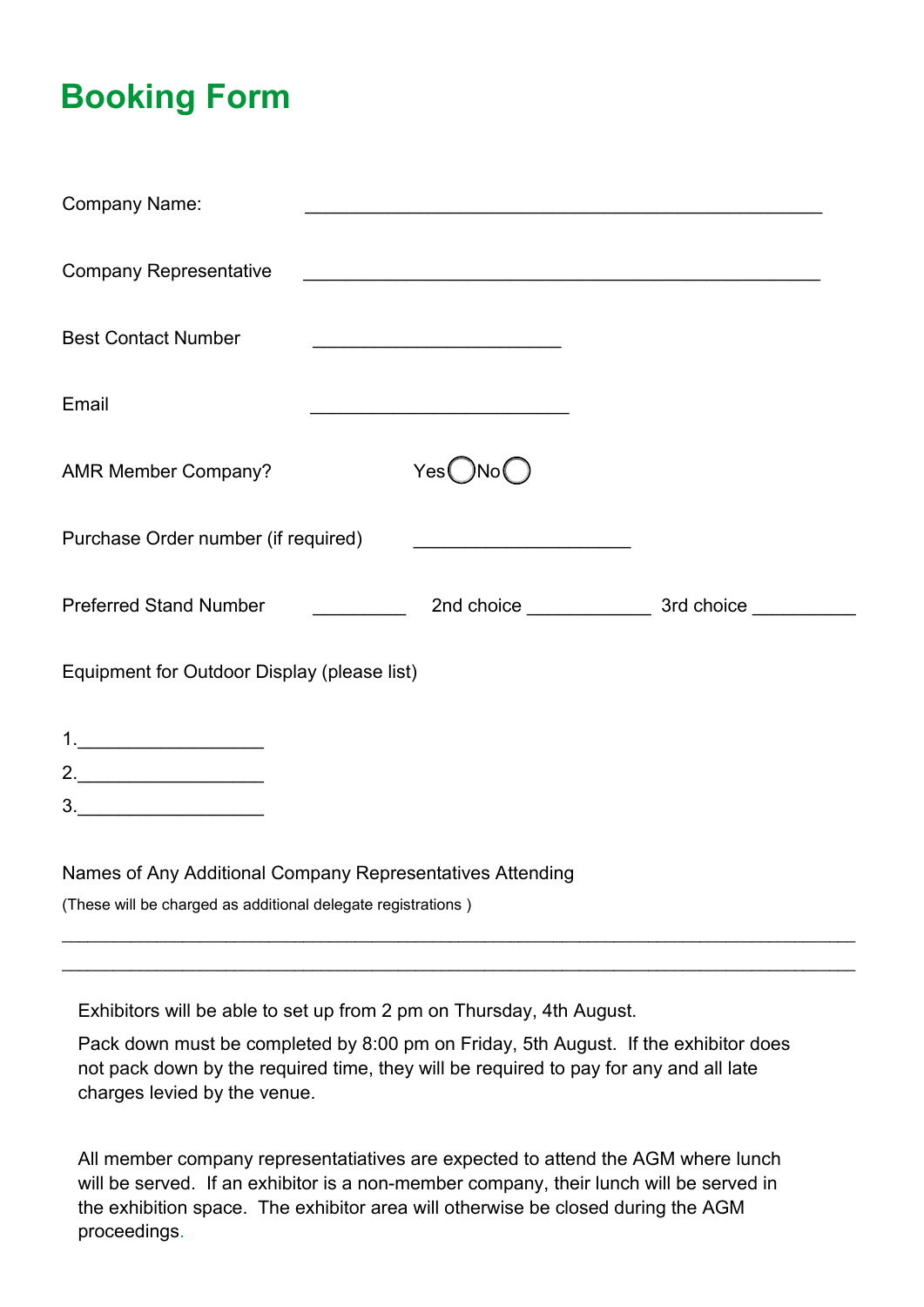#### **Lucky Seat Prizes (optional)**

Prizes are an ideal way of promoting your business to delegates. We acknowledge sponsors in the publicity leading up to the event including in Metal Matters magazine, on Facebook and Linkedin, and in the President's Report to members.

A photo of your prize is highly recommended to assist with publicity.

| Will you donate a Lucky Seat prize (drawn randomly at the Annual General Meeting) |               |                |
|-----------------------------------------------------------------------------------|---------------|----------------|
|                                                                                   | Yes $\bigcap$ | No()           |
|                                                                                   |               |                |
| If yes, what is the value and what is it?                                         |               |                |
|                                                                                   |               |                |
|                                                                                   |               |                |
|                                                                                   |               |                |
| Have you attached a photo of your prize to this registration?                     | Yes $\bigcup$ | $No$ $\bigcup$ |

#### *What makes a good Lucky Seat prize?*

*Ideally, something easy to carry home and relevant to delegates.* 

*Gift vouchers are welcome if the merchant provides services nationwide (our delegates come from around NZ—not just main centres). If your company chooses to donate a large-sized item, you are responsible for shipping that prize to the winner following the convention.* 

*Lucky Seat prizes should be delivered to Kathleen Crisley, General Manager, on your arrival to the convention.*